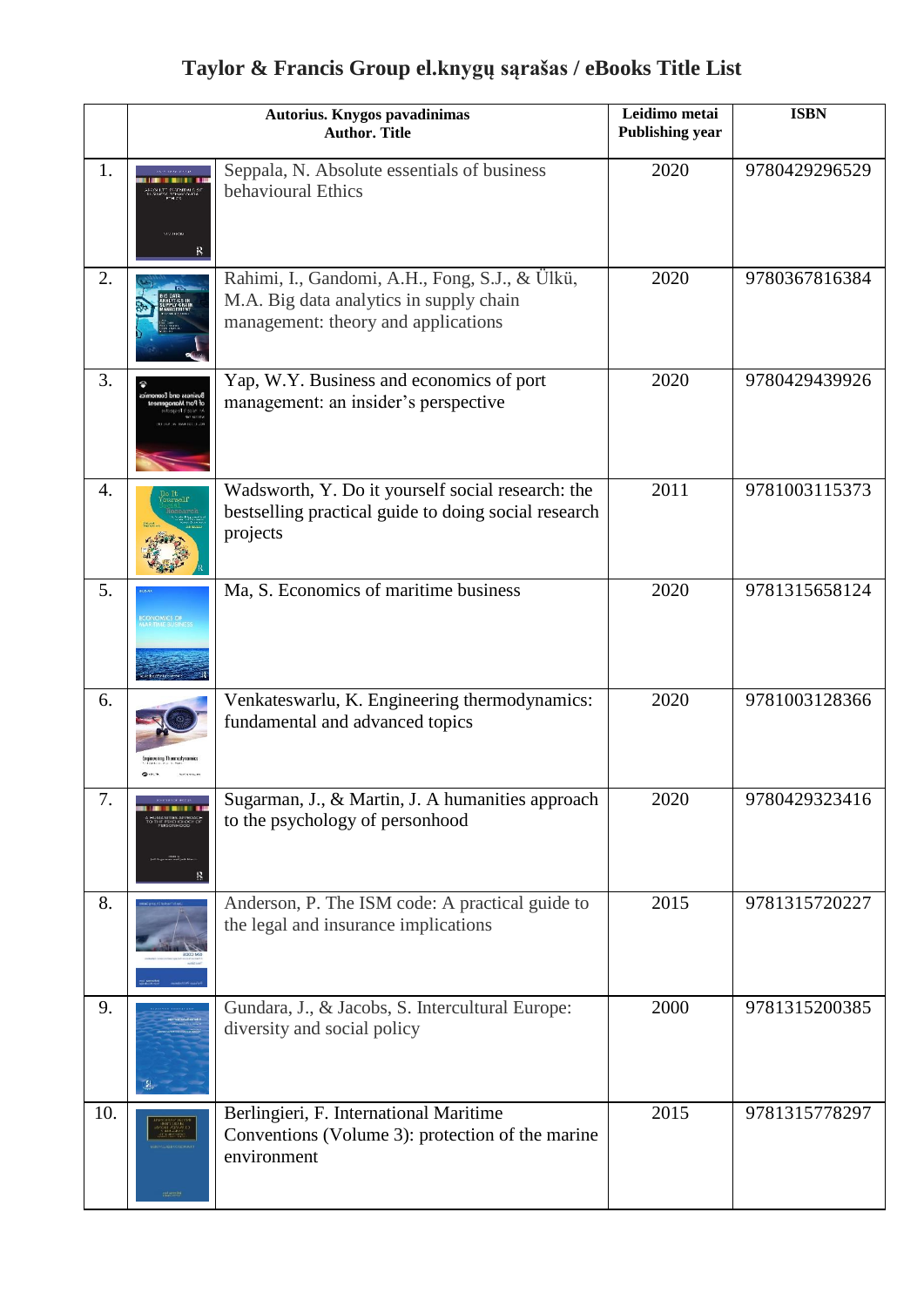| 11. | <b>IFE AND</b>                                                  | Klebanov, B.M., Nystrom, F.E., & Barlam, D.M.<br>Machine elements: life and design                          | 2007 | 9780429128073 |
|-----|-----------------------------------------------------------------|-------------------------------------------------------------------------------------------------------------|------|---------------|
| 12. |                                                                 | McMurray, R., & Pullen, A. (Eds.). Morality,<br>ethics and responsibility in organization and<br>management | 2020 | 9780367234133 |
| 13. | <b>Practitioner's Guide</b><br>npact Analysi                    | Sikdar, P. Practitioner's guide to business impact<br>analysis                                              | 2017 | 9781315187884 |
| 14. |                                                                 | Kuzminski, A. Pyrrhonian buddhism: a<br>philosophical reconstruction                                        | 2021 | 9781003112372 |
| 15. |                                                                 | Cowie, J., & Ison, S. The Routledge handbook of<br>transport economics                                      | 2017 | 9781315726786 |
| 16. | SAFER SEA:<br>stematic Acciden<br>$\bullet$ cress.              | Fukuoka, K. Safer seas: systematic accident<br>prevention.                                                  | 2019 | 9780429424250 |
| 17. |                                                                 | Plomaritou, E., & Papadopoulos, A. Shipbroking<br>and chartering practice                                   | 2017 | 9781315689609 |
| 18. |                                                                 | Leyzerovich, A.S. Steam turbines for modern<br>fossil-fuel power plants                                     | 2008 | 9781003151388 |
| 19. |                                                                 | Robertson, P.W. Supply chain analytics: using<br>data to optimise supply chain processes                    | 2020 | 9781003084020 |
| 20. | Techniques for Ship<br><b>Handling and Bridge</b><br>am Managem | Kobayashi, H. Techniques for ship handling and<br>bridge team management                                    | 2019 | 9780429316272 |